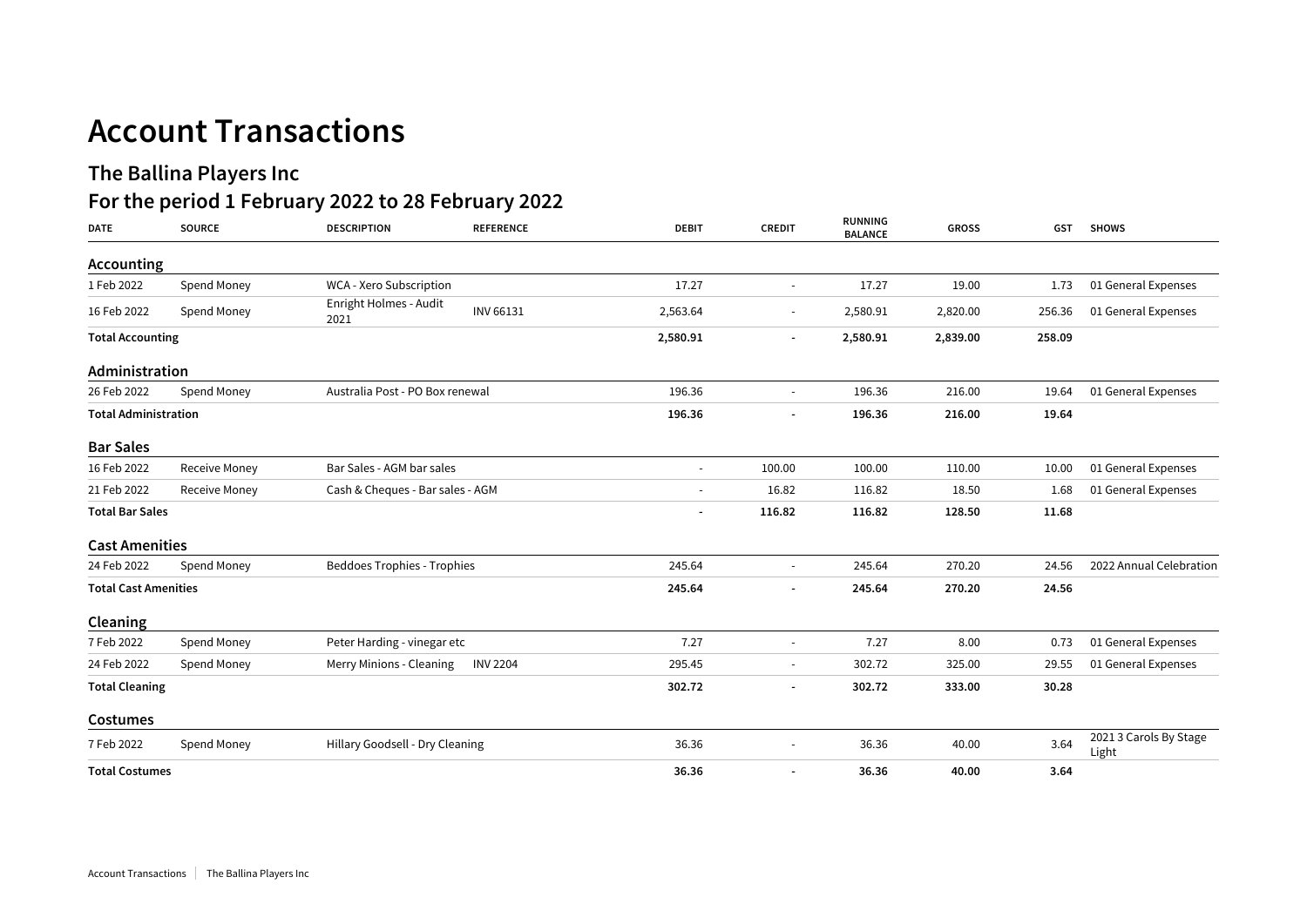| <b>DATE</b>                    | <b>SOURCE</b>        | <b>DESCRIPTION</b>                                                       | <b>REFERENCE</b> | <b>DEBIT</b>             | <b>CREDIT</b>            | RUNNING<br><b>BALANCE</b> | <b>GROSS</b> | GST   | <b>SHOWS</b>        |
|--------------------------------|----------------------|--------------------------------------------------------------------------|------------------|--------------------------|--------------------------|---------------------------|--------------|-------|---------------------|
| <b>Donations</b>               |                      |                                                                          |                  |                          |                          |                           |              |       |                     |
| 15 Feb 2022                    | Receive Money        | <b>Terry Kneipp</b>                                                      |                  | $\blacksquare$           | 9.09                     | 9.09                      | 10.00        | 0.91  | 01 General Expenses |
| 21 Feb 2022                    | <b>Receive Money</b> | Cash & Cheques - Donation                                                |                  | $\overline{\phantom{a}}$ | 9.09                     | 18.18                     | 10.00        | 0.91  | 01 General Expenses |
| <b>Total Donations</b>         |                      |                                                                          |                  |                          | 18.18                    | 18.18                     | 20.00        | 1.82  |                     |
| <b>Lighting Expenses</b>       |                      |                                                                          |                  |                          |                          |                           |              |       |                     |
| 16 Feb 2022                    | Spend Money          | JD Sound & Lighting - G clamps                                           |                  | 97.27                    | $\sim$                   | 97.27                     | 107.00       | 9.73  | 01 General Expenses |
| 16 Feb 2022                    | Spend Money          | Weldcro - Lighting bar and<br><b>INV 14554</b><br>brackets               |                  | 791.46                   | $\overline{\phantom{a}}$ | 888.73                    | 870.61       | 79.15 | 01 General Expenses |
| <b>Total Lighting Expenses</b> |                      |                                                                          |                  | 888.73                   |                          | 888.73                    | 977.61       | 88.88 |                     |
| <b>Membership Fees</b>         |                      |                                                                          |                  |                          |                          |                           |              |       |                     |
| 8 Feb 2022                     | <b>Receive Money</b> | Graham Cork - 2022 Membership                                            |                  | $\blacksquare$           | 9.09                     | 9.09                      | 10.00        | 0.91  | 01 General Expenses |
| 15 Feb 2022                    | <b>Receive Money</b> | Shirley Scott - 2022 Membership                                          |                  | $\overline{\phantom{a}}$ | 9.09                     | 18.18                     | 10.00        | 0.91  | 01 General Expenses |
| 15 Feb 2022                    | <b>Receive Money</b> | Belinda Toth - 2022 Membership                                           |                  |                          | 9.09                     | 27.27                     | 10.00        | 0.91  | 01 General Expenses |
| 15 Feb 2022                    | <b>Receive Money</b> | Membership - 2022 Membership                                             |                  | $\overline{\phantom{a}}$ | 9.09                     | 36.36                     | 10.00        | 0.91  | 01 General Expenses |
| 16 Feb 2022                    | Receive Money        | John Harvey - John Harvey Hanna membership no<br>form to be investigated |                  |                          | 9.09                     | 45.45                     | 10.00        | 0.91  | 01 General Expenses |
| 17 Feb 2022                    | Receive Money        | Membership                                                               |                  | $\overline{\phantom{a}}$ | 18.18                    | 63.63                     | 20.00        | 1.82  | 01 General Expenses |
| 21 Feb 2022                    | Receive Money        | Cash & Cheques - Membership                                              |                  | $\blacksquare$           | 140.91                   | 204.54                    | 155.00       | 14.09 | 01 General Expenses |
| <b>Total Membership Fees</b>   |                      |                                                                          |                  | $\overline{\phantom{a}}$ | 204.54                   | 204.54                    | 225.00       | 20.46 |                     |
| <b>Merchant Facility</b>       |                      |                                                                          |                  |                          |                          |                           |              |       |                     |
| 1 Feb 2022                     | Spend Money          | <b>NAB</b>                                                               |                  | 26.36                    | $\overline{\phantom{a}}$ | 26.36                     | 29.00        | 2.64  | 01 General Expenses |
| 1 Feb 2022                     | Spend Money          | <b>NAB</b>                                                               |                  | 55.89                    |                          | 82.25                     | 61.48        | 5.59  | 01 General Expenses |
| <b>Total Merchant Facility</b> |                      |                                                                          |                  | 82.25                    |                          | 82.25                     | 90.48        | 8.23  |                     |
| <b>Office Supplies</b>         |                      |                                                                          |                  |                          |                          |                           |              |       |                     |
| 24 Feb 2022                    | Spend Money          | Peter Harding - Printer Ink                                              |                  | 38.64                    | $\sim$                   | 38.64                     | 42.50        | 3.86  | 01 General Expenses |
| <b>Total Office Supplies</b>   |                      |                                                                          |                  | 38.64                    |                          | 38.64                     | 42.50        | 3.86  |                     |
| <b>Rent Received</b>           |                      |                                                                          |                  |                          |                          |                           |              |       |                     |